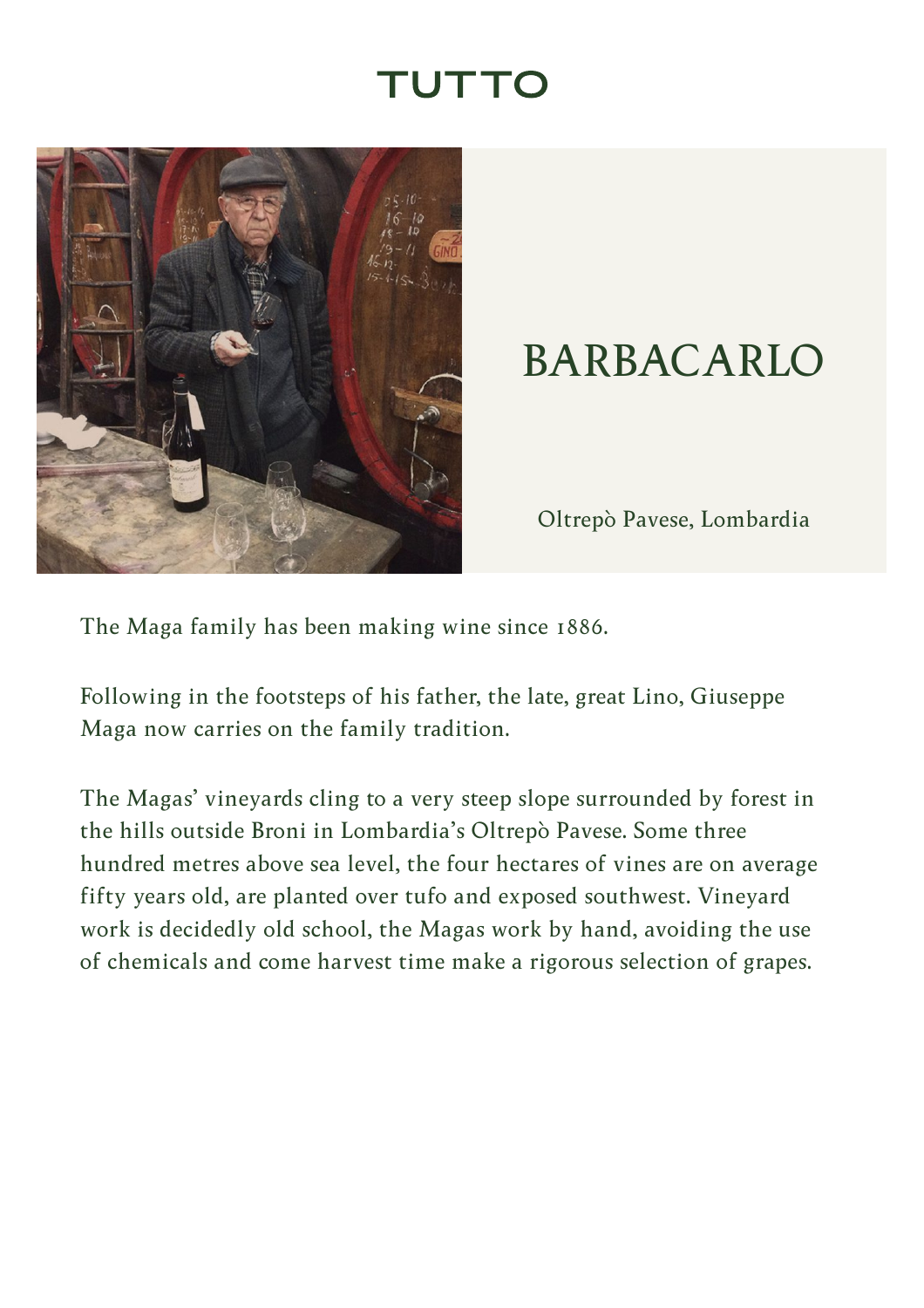The wines are made the same way they always have been here. They are fermented in ancient casks with no temperature control, racked with the turn of the moon and bottled with nothing added in the spring. Unusually, the wines finish fermentation in the bottle, resulting in wines that differ markedly from year to year, something Lino always rejoiced in, wondering why others bother to put the vintage on the label when the wines always taste the same.

To taste these wines is to be transported to another time. They have an honesty, transparency and rustic charm that is difficult to find.